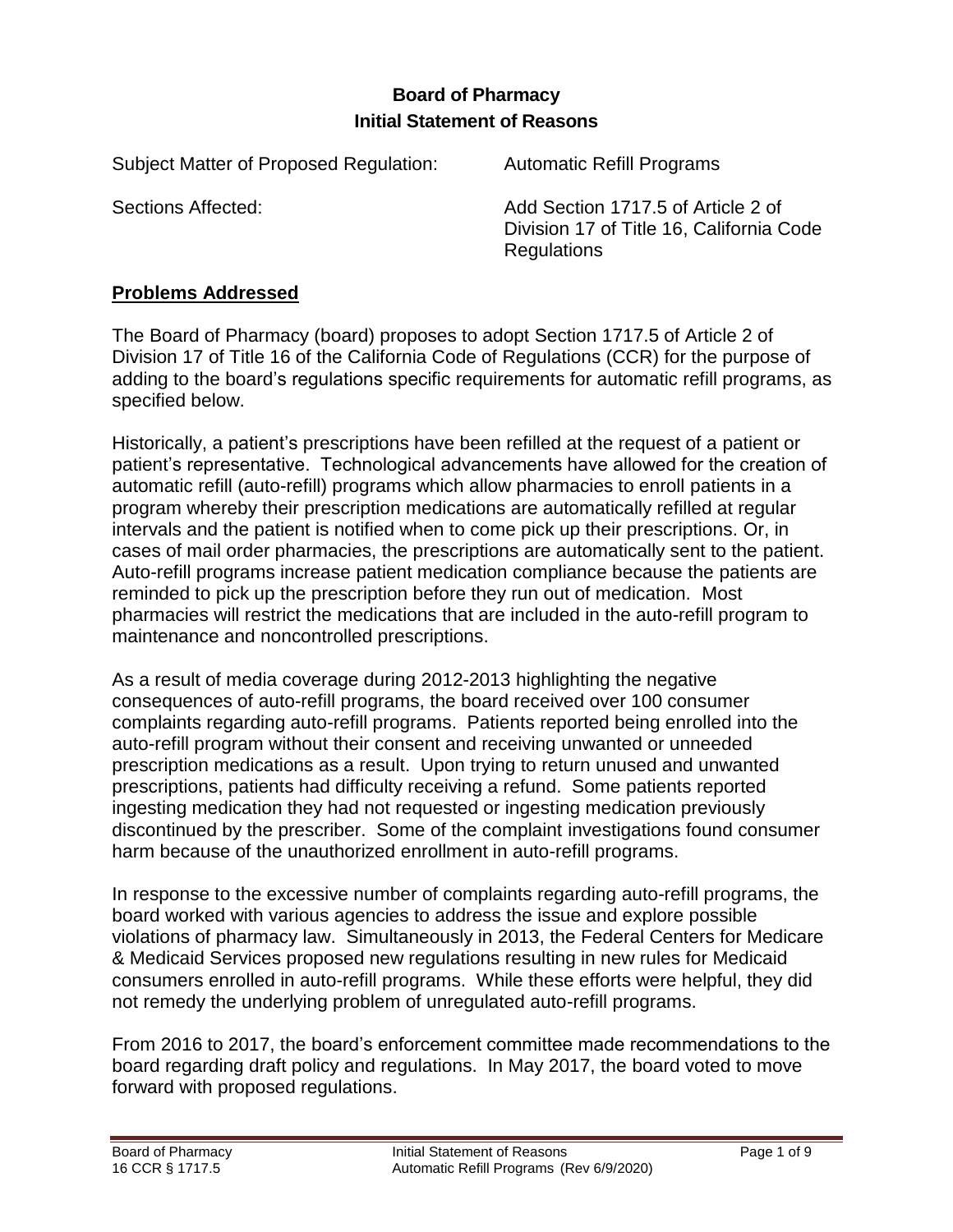Auto-refill programs can cause harm to patients if they are not operated properly. If a patient's prescription has been discontinued by the prescriber but the pharmacy automatically refills the prescription, the patient may take a medication that is not needed or could adversely interact with a newly prescribed medication.

Another problematic situation may arise when a patient is enrolled without consent in an auto-refill program at Pharmacy A and decides to switch to Pharmacy B. If Pharmacy A has already filled the prescription and billed the insurance for the auto-refill, Pharmacy B would not be able to fill the prescription. This could cause a delay in therapy for the patient while insurance and billing issues are resolved.

An additional problem can occur when the patient receives a duplicate prescription if the patient that is enrolled without consent in an auto-refill program, which includes one prescription medication and then receives another prescription for the same or similar medication (e.g. differing dosages). In such a case, the patient may take the same medication twice without knowing it.

When patients are automatically refilled prescriptions they no longer take, there is an increase in the amount of unused pharmaceutical waste that must be disposed. The state's environment is negatively impacted by an increase of unused pharmaceutical waste. This regulatory proposal may reduce the amount of unused or unneeded pharmaceutical waste that requires appropriate and costly disposal (e.g., incineration).

Because the proposed regulation will decrease the amount of medications patients receive that they did not request, it will also reduce unnecessary medical costs associated with medications that will not be taken but rather destroyed. Additionally, the proposed regulation may decrease the amount of fraudulent billing for unwanted or unneeded prescriptions.

The board's proposal will require resident and nonresident pharmacies to provide several protections for patients including providing written notice to the patient or patient's agent summarizing the auto-refill program and will require the patient or patient's agent to provide written consent to participate in the program. Providing this notice to patients or their agents and requiring patient consent, will provide clarity to patients regarding their decision to participate in an auto-refill program, thereby eliminating the situation in which patients are enrolled unknowingly and without their consent. Additionally, this proposal contains several other safeguards that will protect patients, thereby, assisting the board in meeting its consumer protection mandate.

## **Benefits**

This proposal will establish the parameters for pharmacies that choose to provide autorefill programs. This proposal will benefit patients by preventing unwanted, unnecessary, or discontinued prescriptions from being auto-refilled. The proposal will also make patients better able to manage their prescriptions and less likely to take a duplicate prescription for the same medication.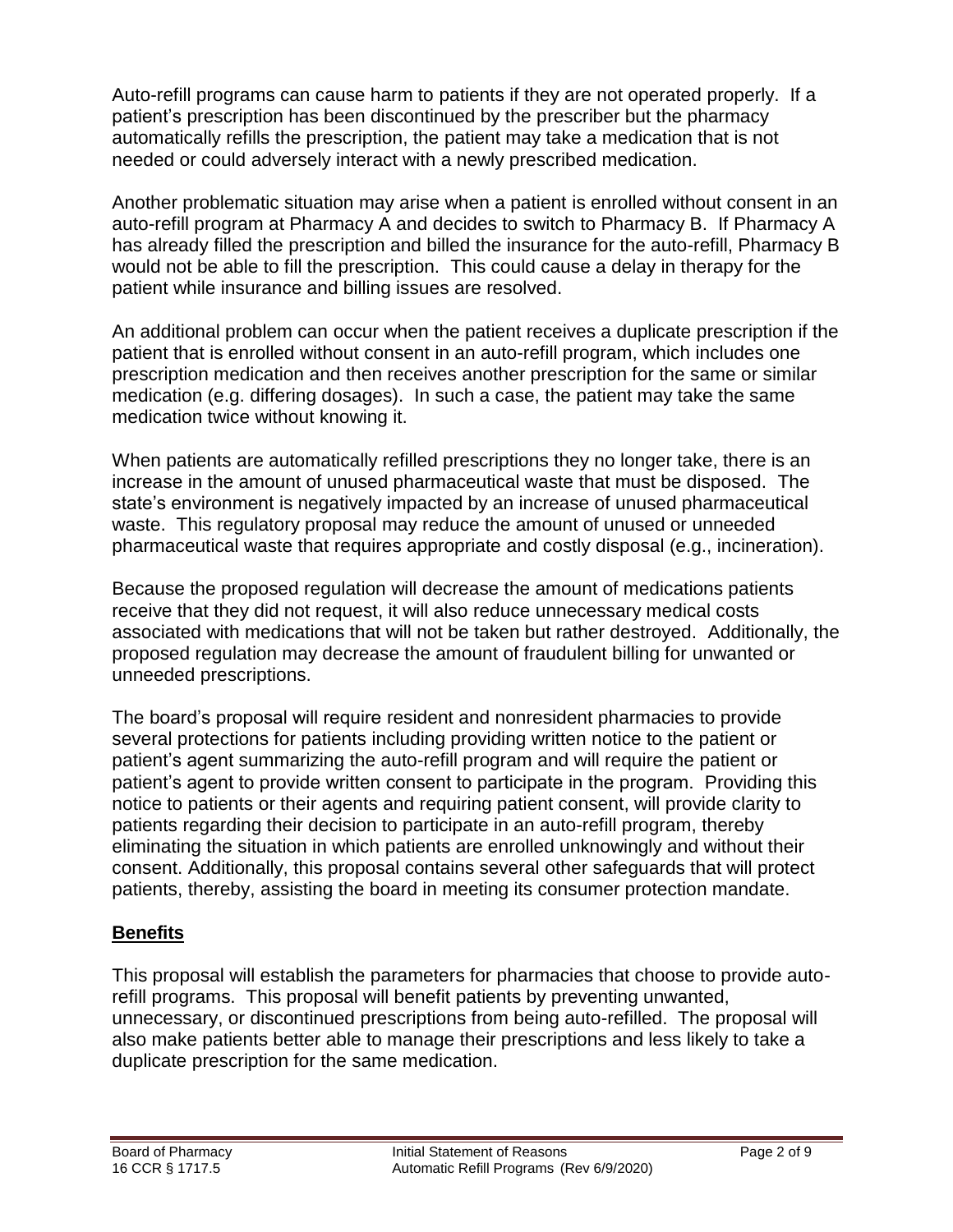These regulations will provide a necessary balance between the benefits of auto-refill programs and consumer protection.

# **Specific Purpose of Proposed Changes and Rationale**

The board's proposal makes the following additions:

# **Adopt 16 CCR Section 1717.5 Automatic Refill Programs:**

Subdivision (a) adds "A pharmacy may offer a program to automatically refill prescription medications provided the pharmacy complies with this section." This is added to require pharmacies to meet the requirements of the section before they provide an auto-refill program for their patients. It is necessary to establish the autorefill program requirements because patients were being harmed by ingesting medications previously discontinued by the prescribers and other negative effects described above. The benefit of this regulation is that the pharmacies will provide autorefill programs to patients only with the added safeguards required by the regulation, which will prevent unwanted or unnecessary prescription medications from being automatically refilled and ingested in error as well as other negative effects.

Subdivision (a)(1) adds "The pharmacy shall have written policies and procedures in place describing the program, which shall set forth, at a minimum, how the pharmacy will comply with this section, as well as a list of medications that may be refilled through the program." This requirement will ensure pharmacies have established policies and procedures describing their auto-refill programs. The policies and procedures must contain, at a minimum, how the pharmacy will comply with the regulation, as well as which medications are eligible for the program. The policies and procedures are necessary to ensure the pharmacy thinks through how it will operate its program and how it will comply with the regulation, memorializes those practices so that the pharmacy operates the program consistently, and so that inspectors can evaluate the operation of the program. The pharmacy must identify and reference which medications are appropriate for participation in the auto-refill program, because some drugs are not appropriate for auto-refill. Memorializing the drugs that are eligible in the policies and procedures will facilitate the operation and review of the program by the pharmacy and review by the board.

Subdivision (a)(2) adds "The patient or patient's agent shall enroll by written, online, or electronic consent to participate in the program." This is necessary to ensure that all pharmacies obtain a written consent to enroll a patient in the auto-refill program, and that the acceptable forms of writing include online or electronic means. This written consent will ensure patients are not unwillingly enrolled in an auto-refill program and that there is a record of their consent.

Subdivision (a)(3) adds "The pharmacy shall keep a copy of the written consent to enroll on file for one year from date of dispensing." This is necessary to ensure that the board can verify compliance with the requirement to obtain patient consent. Board inspectors will investigate patient complaints alleging unconsented enrollment in auto-refill programs and must review documentation to determine if a patient did or did not provide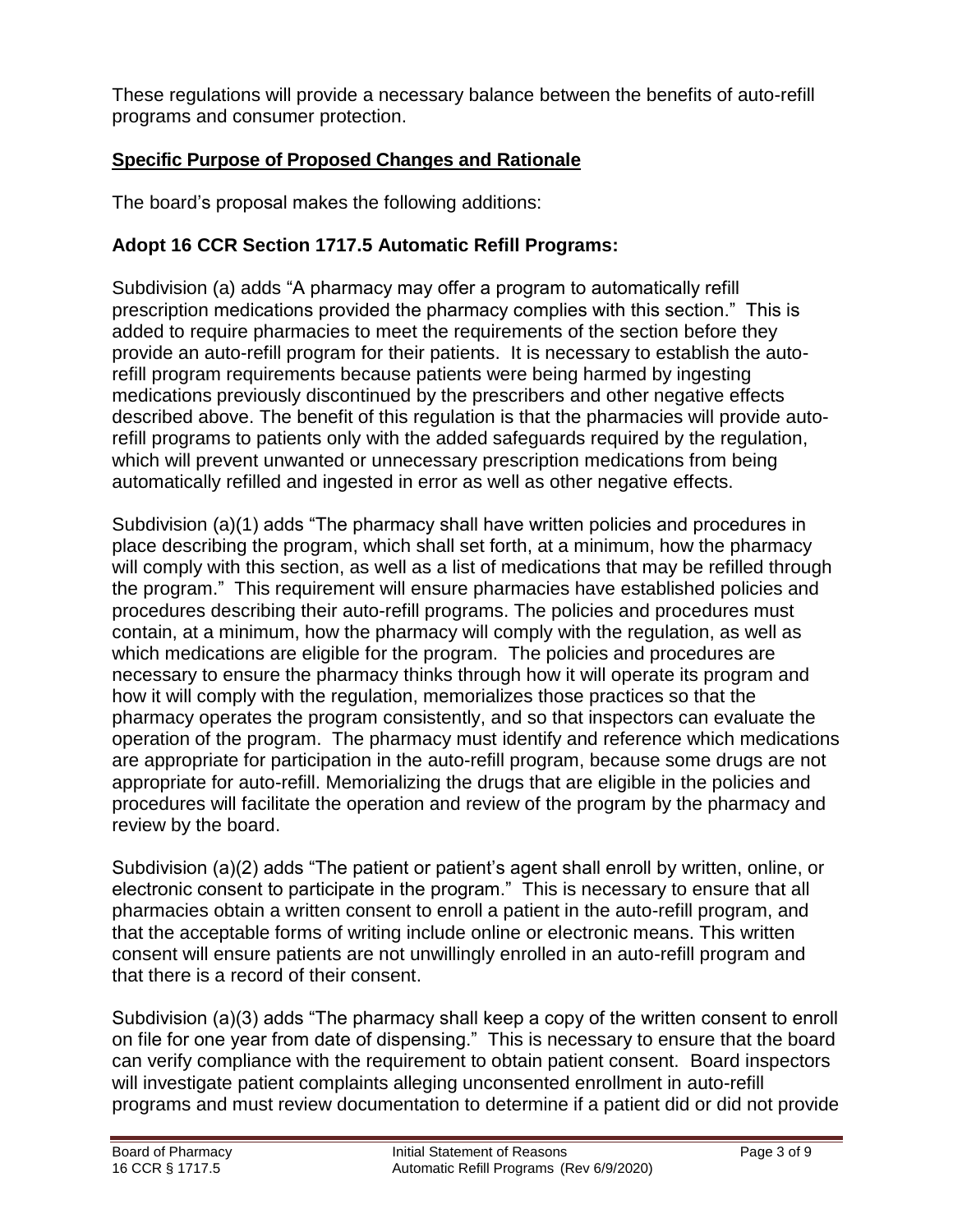consent to enrollment. Without the requirement to maintain proof of enrollment, the board inspectors will not be able to determine if a patient has consented to enrollment in the auto-refill program. It will also assist pharmacies and patients to confirm whether the patient should be enrolled, which may allow the pharmacy and patient to review the records (or absence thereof) and resolve any questions about consent. The pharmacy must maintain the record for one year because this will provide a reasonable amount of time for the board to conduct an inspection, but it is not so long that it will be an unreasonable record-keeping burden on pharmacies. If a patient has a concern, the patient is also likely to discover the error within one year.

Subdivision (a)(4) adds "When a patient enrolls, the pharmacy shall provide a written notice summarizing the program to the patient or patient's agent. Such notice shall include, at a minimum, instructions about how to withdraw a prescription medication from refill through the program or to disenroll entirely from the program." This requires that, upon enrollment, all pharmacies must provide a written notice to patients summarizing the program, which informs them, at a minimum how they may withdraw a prescription medication from refills through the program, or how to disenroll entirely from the auto-refill program. This addition is necessary to ensure all patients are aware, as soon as they enroll, of their participation in an auto-refill program and are provided with written instructions on how to withdraw a single prescription medication from the program or how to disenroll entirely from the program.

Subdivision (a)(5) adds "The pharmacy shall complete a drug regimen review for each prescription refilled through the program at the time of refill." This requires a pharmacist to review a patient's drug regimen, known to pharmacists as a "drug regimen review," when refilling an automatically refilled prescription to identify potential adverse effects and drug reactions. This will ensure a pharmacist reviews a patient's drug therapy and medication record for potential drug interactions or problems with the prescription being delivered to the patient. Many pharmacies only allow maintenance medications and noncontrolled substances to be in an auto-refill program, as these are seen as less harmful, and a routine drug regimen review is not always performed. The drug regimen review is necessary to ensure that all medications refilled by the auto-refill program are currently prescribed for the patient and have not been replaced with another medication that could result in an adverse interaction.

Subdivision (a)(6) adds "Each time a prescription is refilled through the program, the pharmacy shall provide a written notification to the patient or patient's agent confirming that the prescription medication is being refilled through the program." This requires a pharmacy to provide written notice every time a medication is refilled. This requirement is necessary to ensure patients are aware that a specific medication has been enrolled in the auto-refill program. The written notification is necessary to remind the patient with each refill that the medication has been automatically refilled because of the program. Often, patients enroll in the auto-refill program but forget.

Subdivision (a)(7) adds "The patient or patient's agent shall at any time be able to withdraw a prescription medication from automatic refill or to disenroll entirely from the program." This is added to provide that there must be a method for a patient or patient's agent to disenroll from the auto-refill program. When auto-refill programs were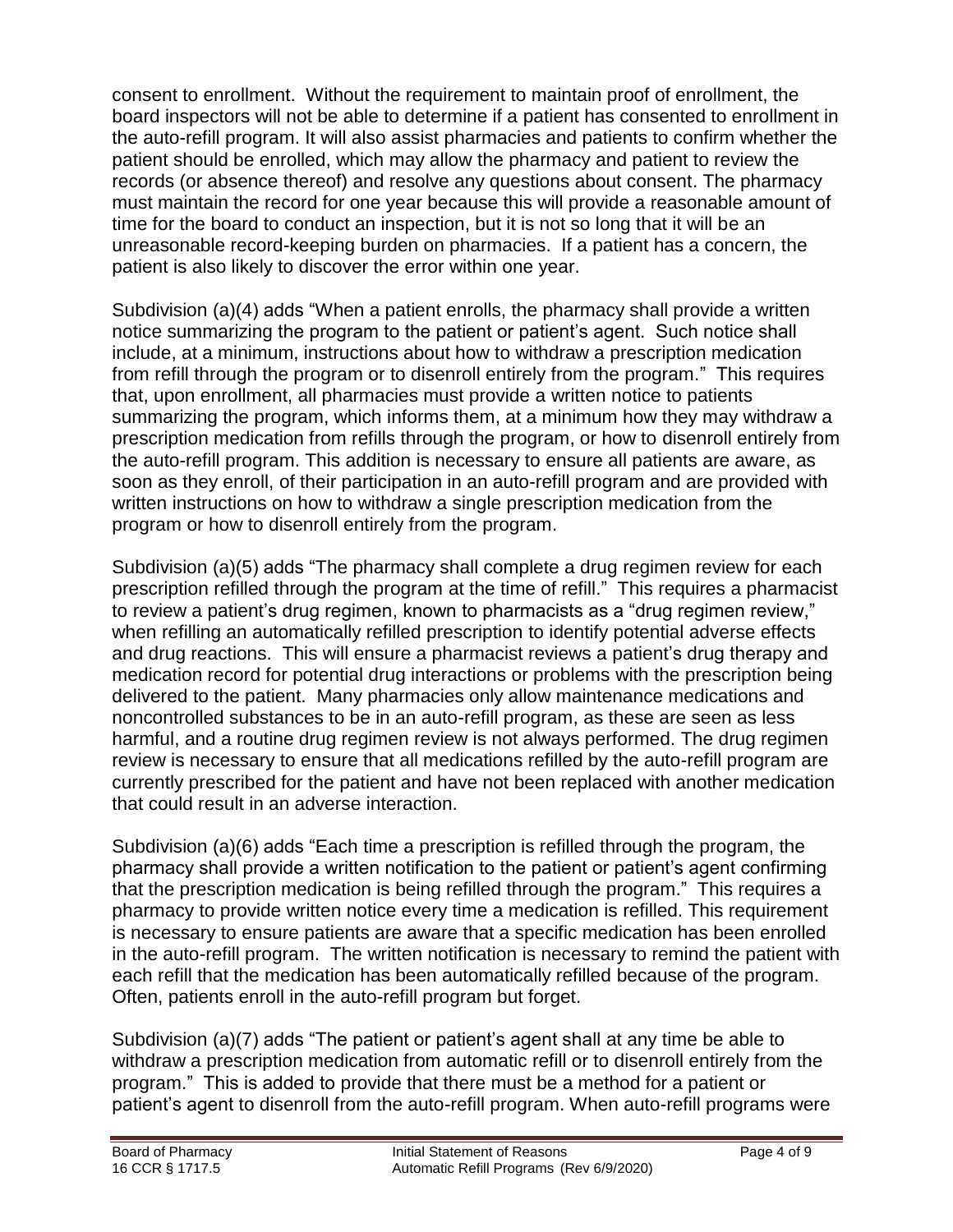established not every pharmacy had a method for disenrolling a patient's medication and therefore a patient, even if they no longer required the medication, could not stop the automatic refilling of the prescription.

Subdivision (a)(8) adds "The pharmacy shall provide a full refund to the patient, patient's agent, or payer for any prescription medication refilled through the program if the pharmacy is notified that the patient did not want the refill, regardless of the reason, and the pharmacy had been notified of withdrawal or disenrollment from the program prior to dispensing the prescription." This is added to provide a clear requirement for pharmacies to refund payment for any medication, where the prescription medication was withdrawn or the patient disenrolled from the program. This change is necessary to ensure the patient, the patient's agent, or payer will gain a refund if a prescription is billed and paid for that was not enrolled in the program or was withdrawn from the program. The requirement for a full refund under specified terms is also necessary to prevent fraudulent billing. The benefit of adding this is to ensure that patients and other parties have a recourse if the pharmacy fills and bills for a prescription that is reported as unneeded or unwanted or if the patient disenrolled entirely from the program. The payer is included to reflect that any person who paid the pharmacy for an erroneously automatically refilled prescription should be made whole if the prescription was inappropriately refilled. The language does not currently require a time frame within which the pharmacy must issue the refund because with multiple sources of payment, reimbursement timing may be complicated; however, the board can address the topic in the future should it be necessary. The language also requires that the pharmacy must issue a refund regardless of the reason the patient declines that refill as consumer protection will be best served if the rule is clear that if the pharmacy fills it after being told not to, then the person who paid for the prescription can get a refund without argument. Finally, because the language identifies no restrictions, the pharmacy must issue a refund regardless of who notified the pharmacy (e.g., the patient, agent, or payer) or how the pharmacy is notified (e.g., in person, by phone, fax or email) as consumer protection is best served if anyone can "notify" the pharmacy of the patient's needs or wishes, and, for the same reason, it should not matter how the notification is submitted. The policy reflected is that, if the pharmacy refilled the prescription despite direction to the contrary, the pharmacy should be responsible for the cost of its actions. Making the pharmacy fiscally responsible will also create an incentive for a consumer's needs or desires to be efficiently communicated throughout the pharmacy.

Subdivision (a)(9) adds "A pharmacy shall make available any written notification required by this section in alternate languages as required by state or federal law." This is added to make it clear that these regulations must be applied consistent with existing state and federal law. This provides clear instructions to pharmacies regarding notifications that must be provided to patients. Additionally, this change will make it more likely that a patient receives written notification regarding an auto-refill program in their primary language and remind pharmacies that it may have a duty to do so. Making notifications available in alternate languages is necessary to ensure that more Californians, regardless of primary language, obtain the notices required by this regulation in a language they understand. Certain state and federal requirements require translations be provided under certain circumstances; including this provision makes it more likely pharmacies will comply with any obligations to do so. (See, e.g.,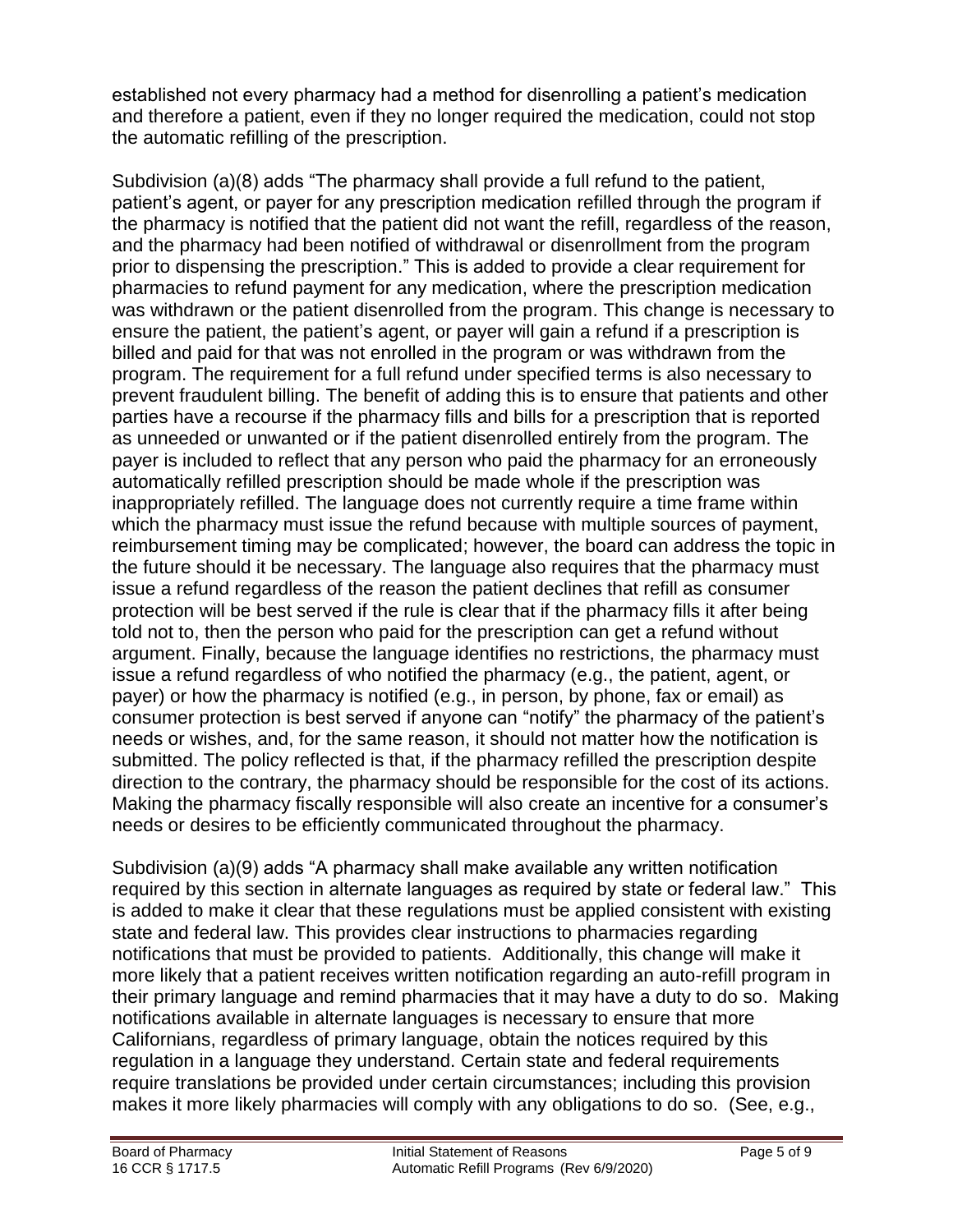Bus. & Prof. Code § 4076.5; CCR, tit. 16, § 1707.6; § 1557 of the Affordable Care Act; and 45 CFR 92.)

Subdivision (b) adds "A licensed health facility, as defined in Health and Safety Code section 1250, that automatically refills prescription medications for its patients need not comply with the provisions of this section." This is added to exempt certain licensed health care facilities from compliance with the auto-refill program regulation. This exemption is necessary because patients of health care facilities defined by Health and Safety Code section 1250 require care for a 24-hour stay or longer, and the auto-refill programs do not pose the same risks for retail patients because medications are being managed by health care professionals in these settings. The regulation requires the qualifying health facility to be licensed because, in other provisions of the Health and Safety Code, such health facilities must obtain a license from the Department of Public Health. The board, as another regulatory agency, supports compliance with all provisions of California law.

A note with the authority and references is added for rulemaking compliance. It reads: "Authority cited: Sections 4005, Business and Professions Code. Reference: Sections 4001.1, 4005, 4063, and 4076.6 of the Business and Professions Code and 1250 of the Health and Safety Code."

## **Underlying Data**

- 1. Relevant Meeting Materials and Minutes from Board of Pharmacy Meeting held May 3-4, 2017
- 2. Relevant Meeting Materials and Minutes from Board of Pharmacy Meeting held January 24-25, 2017
- 3. Relevant Meeting Materials and Minutes from Board of Pharmacy Enforcement and Compounding Committee Meeting held January 4, 2017
- 4. Relevant Meeting Materials and Minutes from Board of Pharmacy Meeting held October 26-27, 2016
- 5. Relevant Meeting Materials and Minutes from Board of Pharmacy Enforcement and Compounding Committee Meeting held August 31, 2016
- 6. Texas Administrative Code, Title 22, Part 15, Chapter 291, Subchapter F, Rule Section 291.105
- 7. Oregon Board of Pharmacy, Division 41: Operation of Pharmacies (Ambulatory and Residential Drug Outlets), 855-041-1120
- 8. Department of Health & Human Services, Centers for Medicare & Medicaid Services, Memorandum dated October 28, 2013, regarding Clarifications to the 2014 Policy on Automatic Delivery of Prescription for Employer Group Waiver Plans
- 9. Department of Health & Human Services, Centers for Medicare & Medicaid Services, Pharmacy Self-Auditing: Control Practices to Improve Medicaid Program Integrity and Quality Patient Care – Booklet 4: Billing Practices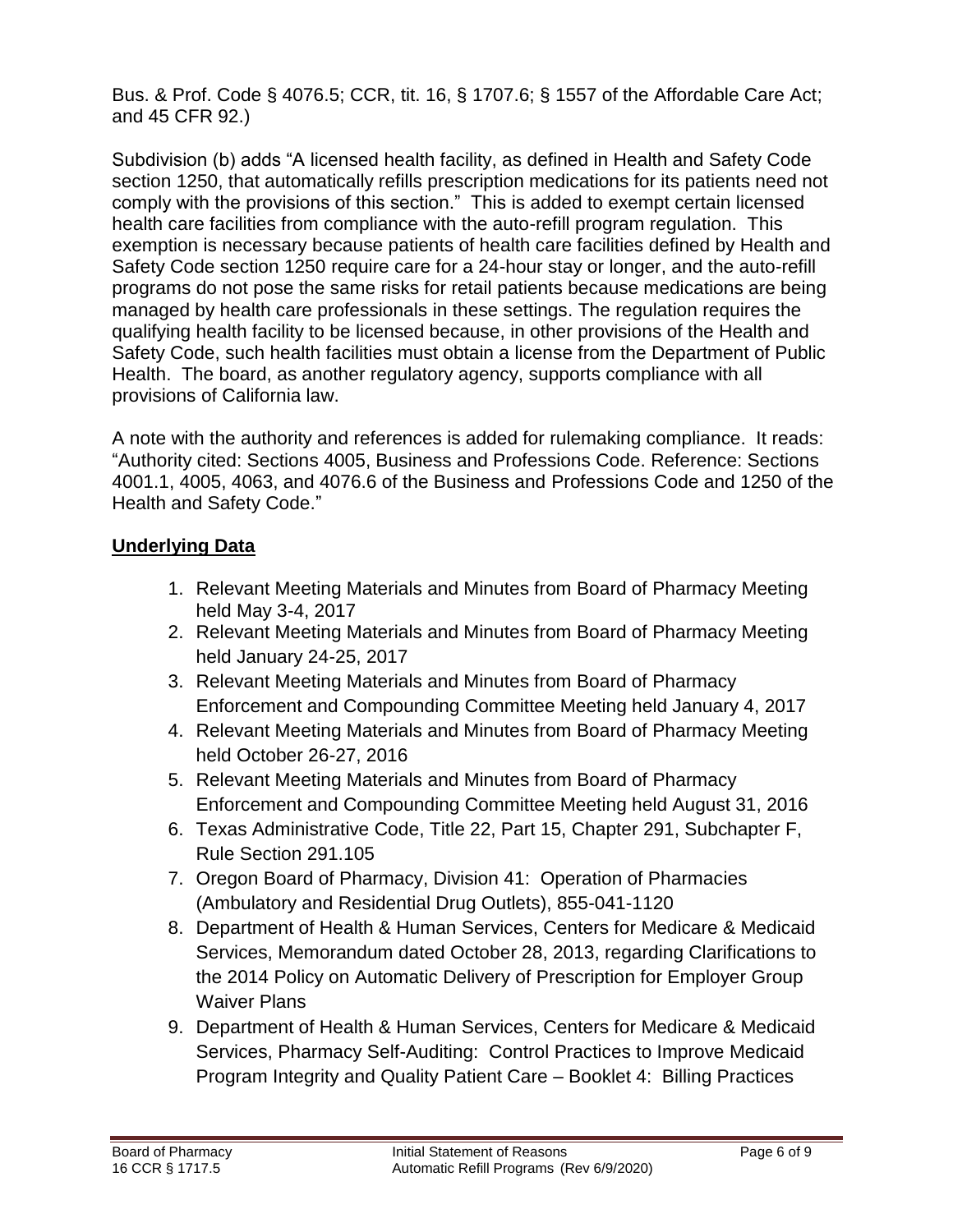- 10.License Type Totals Current Licenses By License Type, California State Board of Pharmacy, [http://www.pharmacy.ca.gov/about/license\\_total.shtml,](http://www.pharmacy.ca.gov/about/license_total.shtml) October 21, 2017
- 11.*["CVS customers say unauthorized](http://articles.latimes.com/2013/apr/11/business/la-fi-lazarus-20130412) prescription refills still...,"* Los Angeles Times, April 11, 2013, David Lazarus *["Prescription refill pressure bothers](http://articles.latimes.com/2012/oct/25/business/la-fi-lazarus-20121026)  [CVS pharmacists too,](http://articles.latimes.com/2012/oct/25/business/la-fi-lazarus-20121026)"* Los Angeles Times, October 25, 2012, David Lazarus
- 12.*["CVS Caremark has become a frequent subject of government probes,](http://articles.latimes.com/2012/oct/24/business/la-fi-cvs-caremark-20121024)"* Los Angeles Times, October 24, 2012, Chad Terhune
- 13.*["Target, Rite Aid, Walgreens refill drugs without OK](http://articles.latimes.com/2012/oct/23/business/la-fi-lazarus-20121023) patients say,"* Los Angeles Times, October 23, 2012, David Lazarus
- 14.*["U.S. investigating CVS prescription refills,](http://articles.latimes.com/2012/oct/19/business/la-fi-lazarus-20121019)"* Los Angeles Times, October 19, 2012, David Lazarus
- 15.*["State probes CVS refill allegations,](http://articles.latimes.com/2012/oct/16/business/la-fi-cvs-pharmacy-20121017)"* Los Angeles Times, October 16, 2012, Marc Lifsher
- 16.*["CVS Caremark prescription refills under scrutiny, source says"](http://articles.latimes.com/2012/oct/12/business/la-fi-lazarus-20121012)* Los Angeles Times, October 12, 2012, David Lazarus
- *17.["CVS customers say prescription refills weren't OKd,](http://articles.latimes.com/2012/oct/09/business/la-fi-lazarus-20121009)"* Los Angeles Times, October 9, 2012, David Lazarus
- *18.["Don't](http://articles.latimes.com/2012/oct/09/business/la-fi-lazarus-20121009) need that drug refill? Here it is anyway,"* Los Angeles Times, October 5, 2012, David Lazarus
- *19.["CVS](http://articles.latimes.com/2012/oct/09/business/la-fi-lazarus-20121009) should require signatures for automatic prescription refills,"* Los Angeles Times, July 20, 2012, David Lazarus

# **Business Impact**

The board made a determination that the proposed regulatory action would have no significant statewide adverse economic impact directly affecting businesses and/or employees. This initial determination is based on the board's assessment on the impact of this regulation on business.

Under current law, pharmacies are providing automatic refill programs to patients and required to maintain pharmacy practice policies and procedures, as specified.

The board determined that under current practice, a patient's consent is typically provided verbally. Because the proposed regulations require a patient's consent to be provided in either written, online, or electronically, and require the pharmacy to maintain copies of the patient's consent for a period of one year, a pharmacy may incur additional costs of compliance.

Those pharmacies opting for written notifications will incur minimal development, printing, and record retention costs, which will likely be absorbed within resources.

Those pharmacies opting for an online or electronic format will incur minimal information technology development workload, which would likely be performed as standard maintenance or during a cyclical update. Any additional costs are anticipated to be minimal.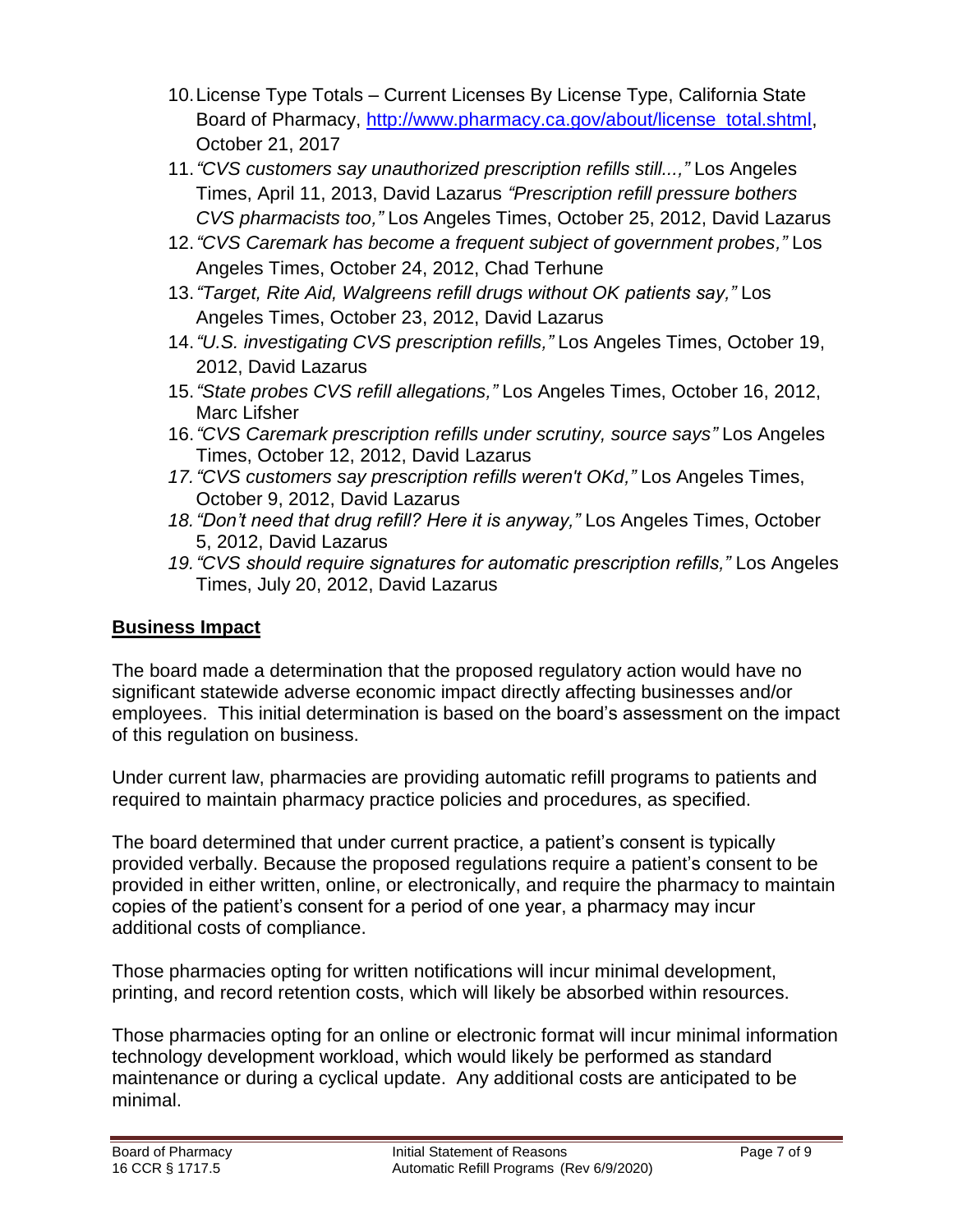The proposed regulation does not require the use of specific computer software. The board anticipates pharmacies will be able to make minor changes to currently used software to allow for the required acknowledgment and consent in enrollment to autorefill programs. Pharmacies also have the option to track the consent through a physical paper copy as an alternative option or electronically stored information.

## **Economic Impact Assessment**

The board concluded that:

- (1) It is unlikely that the proposal will create or eliminate any jobs within California;
- (2) It is unlikely that the proposal will create new, or eliminate existing, businesses in California; and
- (3) It is unlikely that the proposal will expand businesses currently doing business within the state.

It is unlikely that this proposal will have any effect on the creation or elimination of jobs or business, or the expansion of businesses because this regulatory proposal only establishes requirements on programs that are already operating throughout the state.

This regulatory proposal benefits the health and welfare of California residents because the proposed regulation will decrease patient harm by decreasing the issuance of unwanted or discontinued medication. This will result in improved health for Californians. The regulatory proposal also benefits patient protection by providing a structure for which refunds are provided if medication is filled and billed by error through the auto-refill program. Additionally, the proposal will result in fewer unused medications that become waste and must be disposed of into the environment.

This regulatory proposal does not affect worker safety because this proposal is not relevant to worker safety. This initial determination is based on the fact that the proposed regulatory changes only affect individuals and pharmacies using auto-refill programs.

The regulatory proposal benefits the state's environment because the proposed regulation will decrease the amount of medications patients receive that they did not request, therefore, it will reduce the number of medications that will need to be disposed.

#### **Specific Technologies or Equipment**

This regulation does not mandate the use of specific technologies or equipment.

#### **Consideration of Alternatives**

No reasonable alternative to the regulatory proposal would be more effective in carrying out the purpose for which the action is proposed or would be as effective and less burdensome in achieving the purpose of the regulation. The only alternative the board considered would be to not implement regulations establishing minimum standards for